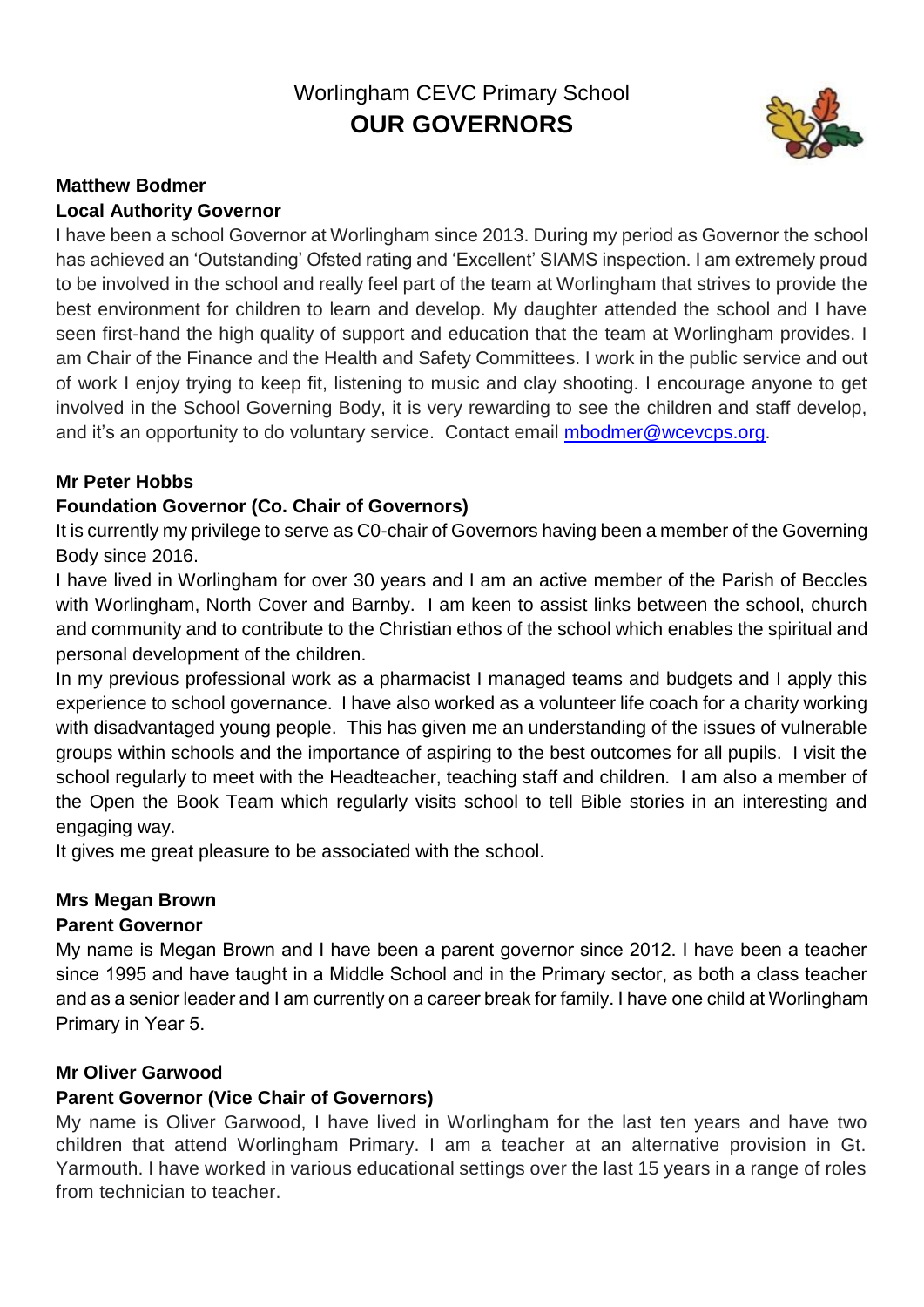#### **Mr Ben Axon Co-opted Governor**

I have been a governor at Worlingham CEVC Primary School for over 7 years now and it continues to be a pleasure to serve the school and its community. I am fortunate to be able to bring lots of experience to my governor role as I am a headteacher of a local primary school. We have 3 daughters who attend Worlingham Primary and it's been helpful to view this role from a parental perspective too.

Every child is individual and unique and my continual drive is to ensure that all children have access to an inclusive and inspiring education enabling them to be the best they can possibly be.

# **Revd. Philip Cudmore**

#### **Foundation Governor**

I have lived in Worlingham for nearly 30 years and as a local auxiliary Church of England minister have been involved with the parish church for just over 20 years. I have been visiting the school regularly as part of the Open the Book team from Worlingham church and have only recently been appointed as a foundation governor. I am pleased to have this opportunity to support the school and its children in their educational and spiritual development as well as with their community links.

# **Barry Darch**

#### **Foundation Governor**

I have spent my life in education, including as a headteacher, education management tutor and university tutor for Early Years and primary courses. I qualified as an Ofsted inspector (primary). I have been a governor of several schools and chaired the Interim Executive Board of a school in Special Measures, helping to bring the school out of that category.

My three children were educated in local state schools; and I now have two grandchildren in high and primary schools in Beccles.

I am an active member of the parish of Beccles, Worlingham, North Cove and Barnby; and I was appointed a Foundation Governor by the Parish Church Council. As a Foundation Governor I have a particular interest in how the school develops its Christian ethos.

I am a relatively new governor at the school but have already been impressed by how the whole school community works together for the children's benefit.

#### **Matt Clackett**

#### **Co-opted Governor**

I am an Assistant Headteacher at a local school and have been in teaching for over 10 years. I have a passion for supporting learners with Special Educational Needs.

#### **Mrs Steph Holbrough**

#### **Parent Governor (Co. Chair of Governors)**

I am a Mum of two children at the school and have been a parent governor since September 2019. I hope to bring some of my professional experience to my governor role; I am an accountant specialising in the Charity, Education and Not for Profit sector and am a member of the Finance Committee. Outside of work I enjoy spending time with my family, walking with my dog and growing fruit and vegetables on our allotment.

# **Mr Martyn Fitt**

# **Parent Governor**

My name is Martyn Fitt and I have been a Parent Governor since 2021. I live locally in Beccles and have a daughter in Year 3. I have worked in the NHS for 13 years occupying roles both operationally and strategically. I specialise in governance, compliance and audit – and am keen to assist and support the school in every way possible in this area and more. I am passionate about our communities and want every child to have the best education and start in their lives possible.